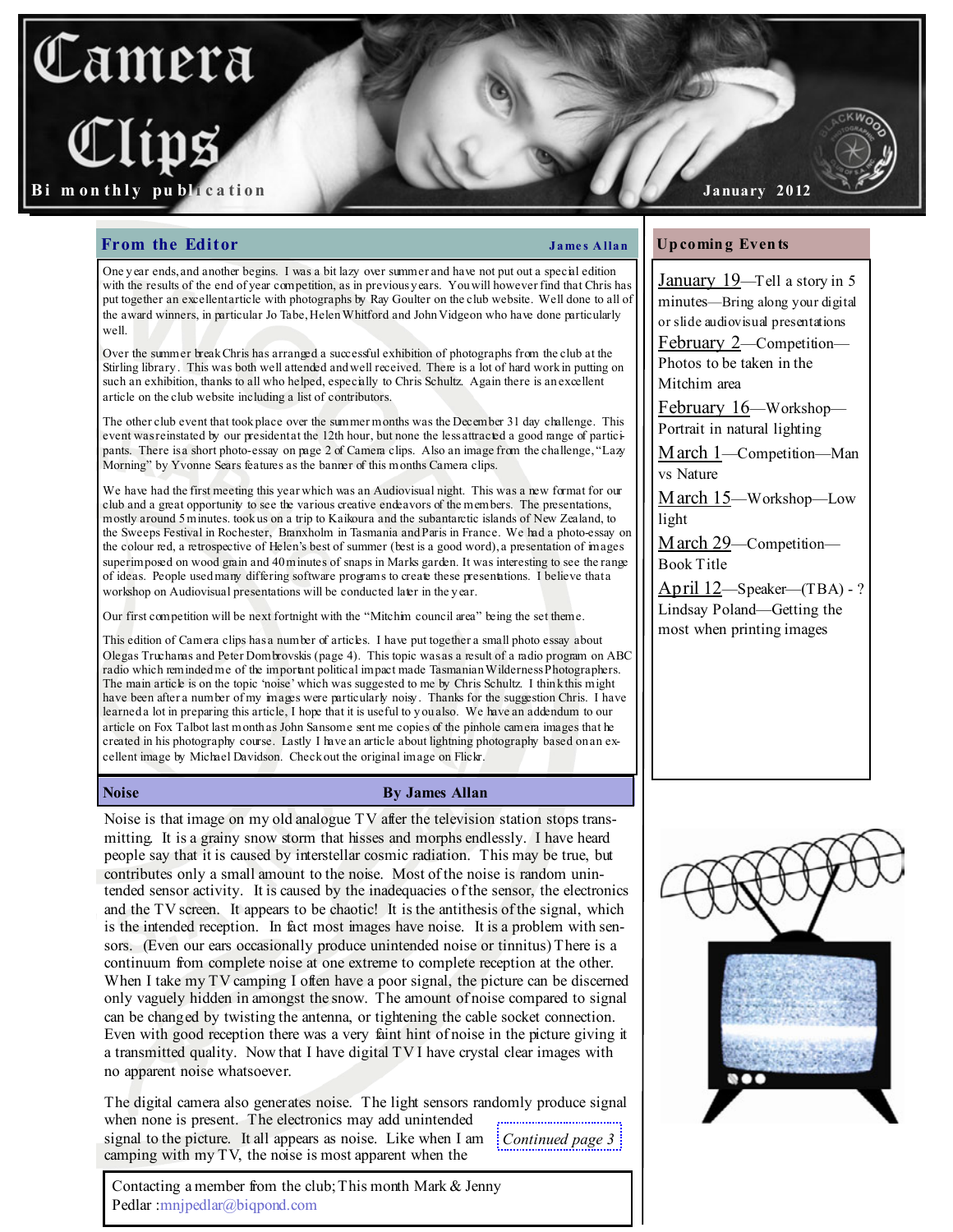

the club website this last month. It has been sponsoring the December 31 day challenge. This is the second year that we have run the challenge. I have found it to be an increadibly creative and innovative experience. I have been inspired by the images, perhaps more so than by the club competitions. Basically the challenge is to post an image every day for the 31 days. Most contributors however achieve only 5 to 10 days during the month. However the real success has been in creating a forum where a lot of people are contributing, and where there are a lot of comments and support. Also there is a dialogue where people inspired by one photograph have attempted their own version of the image. This artistic dialogue has been exciting to watch.

I think perhaps the highlight has been Yvonne Sears black and white portraits of her girls. We have



seen similar portraits from Ashley Hoff and Helen Whitford. I have taken the liberty to use the key image, " Lazy Morning" by Yvonne as the banner for this months camera clips. Above another of Yvonnes portraits, Natural light.

On this page starting at the top left, Michael Davidson with Salsify. There were a lot of responses to this abstract macro of a dandelion seed head. Next David Gardiner, the eye. (David is a conact of mine from Queensland) Hilary Fran, Tibetan singing bowl. It's worth reading the description of this image. Chris Schultz, rusty chain, one of a series he had of old Port Adelaide. Jo Tabe had a phenomenal response to this tone mapped image of the pier at Port Lincoln. Andy Steven a cycling friend of mine, Blow hole Beach, Deep Creek. Eric Budsworth, red flowering gum in full bloom. Tom Allan with a concert photograph of the Burning sea. Jim Trice, Bumbling ant. If you haven't looked at Jim's work yet, take some time and check out his fantastic insect and native flower macro work. Matt Carr posted only a few colour images this December, but his caterpillar 2 was a fantastic insect study. Lastly Adrian Hill, leaning on a lamp post watching the girls go by. (I think that it is actually Adrian doing the watching). I love the range of colours Adrian has captured in this night scene.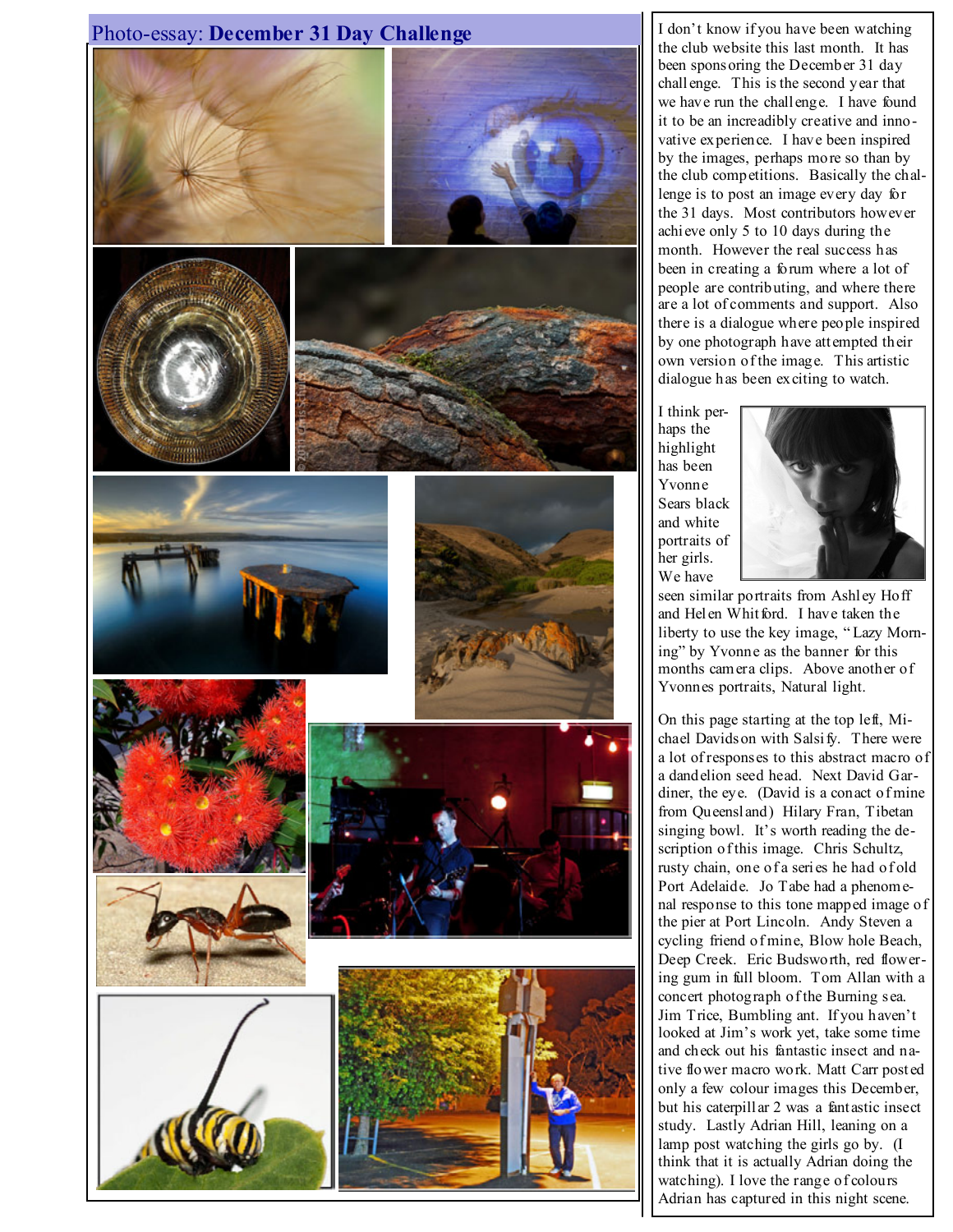# **Noise** from page 1 By James Allan

signal is weakest. Perhaps the most difficult digital photography is undertaken by astronomers whose images are only barely discernable above the background noise. Low light photography really puts the camera to the test. Interestingly astronomers can produce beautiful accurate and low noise images. They do this through good optics, good sensors and image manipulation. Noise reduction algorithms have added greatly to these improvements. Some of the tricks are applicable to digital photography.

So with digital photography we strive to capture images that maximise the signal and minimise the noise. Below I hope to cover the important points.

The sensor size. I was erroneously under the impression that the more mega-pixels the better the quality of the image. Not so. The noise produced from a sensor is actually related to it's physical size. A 10mm 18Mpx sensor will generate more noise than a 30mm 12Mpx sensor. In fact at these small sizes it seems that more mega pixels equates to more noise. Therefore the dSLR's have a distinct advantage over the compact cameras, mainly because they are bulkier. You probably will not be aware of the difference in normal lighting, but when it comes to low light the dSLR's will consistently out perform the compact cameras. The new Sony Interchangeable lens cameras offer a compromise where a large sensor and a standard lens is attached to a slim body without

bulky mirrors and through the lens view finding.

ISO and Shutter speed. Any shutter speed over 1 or 2 seconds will generate noise. It is just a time factor. If you clock up the ISO setting you can capture images in low light at faster shutter speeds, however the penalty being more noise. With my camera (Panasonic Lumix) the noise created with the ISO over 400 makes the picture not worth taking. With a better sensor (and in camera noise reduction), good images can be achieved with an ISO over 3200 (Nikon seems to have a reputation here). With ISO and shutter speed you are between the devil and the deep blue sea. I guess a light lens with a large aperture will allow you to get away with a favourable ISO and shutter speed. If forced to choose I usually prefer to use longer exposures than higher ISO settings.

Image manipulation. Many manipulation processes will actually exacerbate noise. For instance sharpening of details will also sharpen the noise and make it more apparent. Contrast enhancement through curves will increase chroma or colour channel noise. For example take a photograph of the blue sky. The image should be a nice even tone or gradation of blue. If you open just the red channel (there is very little red in a blue sky) suddenly you have an unattractive blotchy appearance. You don't want to enhance the red channel and reproduce this blotchiness on your lovely gentle sky. However that is what you will be doing if you try and darken the sky with some of the enhancement tools.

There are ways to manipulate images and minimise noise production. The Unsharp tool provides a threshold that will allow you to sharpen just areas with greater difference in luminance (the detail) and leave unaffected more subtle variations (the noise). Using selection tools or layers you can sharpen just the detailed areas and leave large expanses like sky unsharpened. Skies can be darkened by adjusting luminance but not colour values.

Noise reduction. Although noise may look chaotic, often it is not. Understanding the physics of how noise is produced has allowed tools to be produced that filter out noise. There are different types of noise.

The principle distinction is between black and white noise (luminance) and colour channel noise (Chroma). Most people find Chroma less tolerable than luminance noise. These can be reduced independently to achieve a desirable effect.

Gaussian noise refers to the way in which a sensor will over or under read a light value. Mostly the value is quite close to the true value, but will over or under read to a greater extent on rare occasions. Continued page 5



Deep space photograph of the Elephants trunk. Over 20 light years long it winds through the emission nebula and young star cluster complex IC 1396, in Cepheus. The data for this image was gathered over 5 separate nights in June 2011. Ken Mackintosh. http://www.flickr.com/photos/42731607@N08/5932074996/in/ photostream/

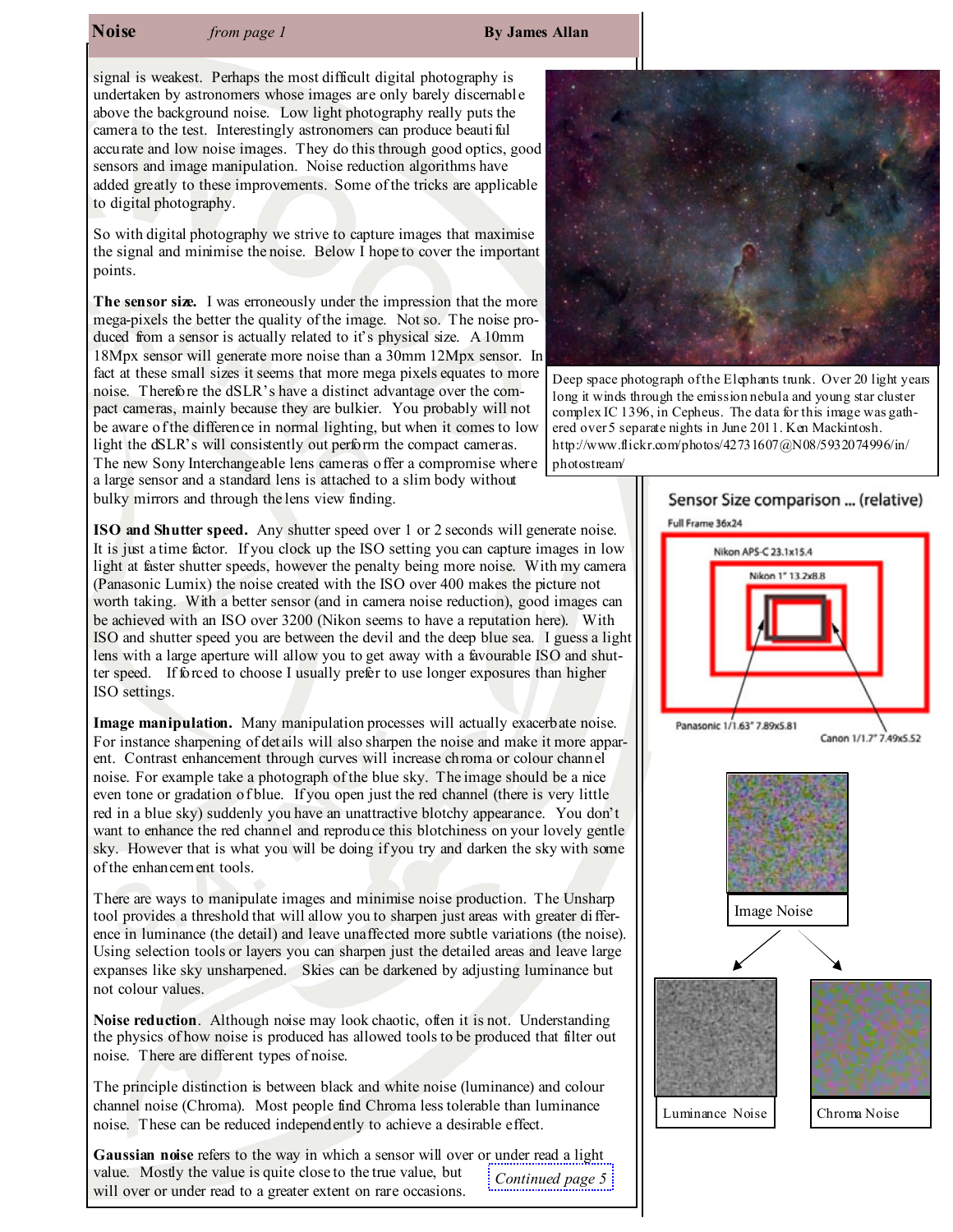

motivate public opinion. I am aware of Ansel Adams starting the National Parks movement in the United States and of the war photo journalism in Vietnam and other modern conflicts. However a very significant chapter of photo history was written in our country, in the Tasmanian wilderness. The photographer was Olegas Truchanas, an expatriate Lithuanian who started giving public talks to oppose the flooding of lake Pedder. (bottom left) In a high school hall he would talk to a running slide show of the pristine wilderness. He ran two slide projectors, one image fading as the next was coming into focus. At the time this was brand new technology. To quote Olegas "This vanishing world is beautiful beyond our dreams and contains in itself rewards and gratifications never found in an artificial landscape or man-made objects." The effect was hypnotic and a wilderness consciousness was forged in this country. Unfortunately it was not enough to save the lake.

A decade later the Franklin river was under threat. Peter Dombrovskis (of Latvian parents) steps into Olegas's shoes and produces an iconic photo, 'Rock Island Bend' (above left). This image as a poster graced the family rooms and bedrooms of an environmentally aware generation. It was this campaign that not only saved a river but also played a part in toppling the Federal liberal government under Malcolm Fraser. Peter went on to develop a portfolio of images that have been sold for a decade as calendars and posters.

Both Olegas and Peter died in the beautiful but treacherous Tasmanian wilderness. In 1972 Olegas slipped into the Gordon river and drowned. Peter died in 1996 while on a photo assignment in the Western Arthur Range.

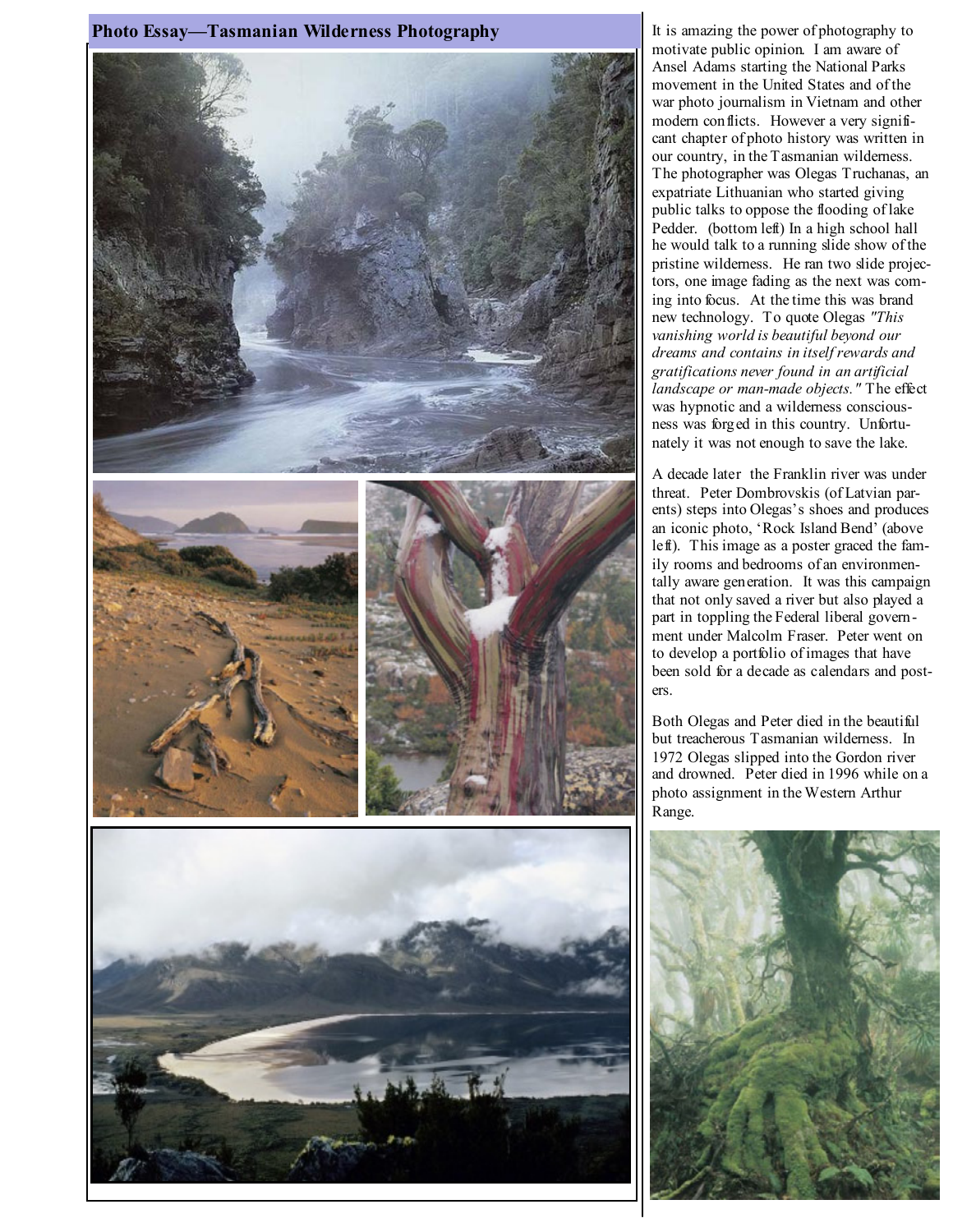# **Noise** (from page 3) By James Allan.

The distribution will fit a bell curve or Gaussian distribution in which the average will represent the true value. Thus a noise filter that averages readings will remove noise. (It may also remove fine detail).

Fixed pattern noise refers to the fact that some sensors will always read high (or low) in comparison to others. This is highly predictable. Some cameras will take a black photo (with the shutter closed) and subtract the resulting image from the exposed image to remove fixed pattern noise. This can also be done in photoshop.

Salt and pepper noise refers to bright or dark specks that stand out markedly from the back-

ground. It is quite simple to identify these and replace them with values from surrounding pixels.

There are good noise reduction programs that will automate all of these processes. Perhaps the most notable are Imagenomic's Noiseware and PictureCode's Noise Ninja. I don't think that the photoshop noise reduction quite compares to these independent programs. I have found that it is preferable to run noise reduction before you start to manipulate the image. It is much harder for these programs to remove noise

once it has been sharpened and enhanced. Also it is wise not to use noise reduction in parts of the image that have fine and sharp detail which could be lost in the processing.

Adding noise. Sometimes removing too much noise can give a plastic unauthentic look to a picture. You might notice this when you blur a background to make the subject stand out. A sense of authenticity can be regained by putting some noise back into the picture. Also a small amount of noise increases the illusion of sharpness (acutance) This can be done with a noise adding filter (photoshop), or by blending the noise reduced picture with the original image. Noise deliberately added to a picture is sometimes called dither.

To demonstrate these principles look at my picture of a jumping spider to the left. The top picture is the image I put on the Flikr site 12 months ago. I had sharpened this in Photoshop with the unsharp tool and adjusted curves. Matt Carr commented on the excessive noise (see the insert). Below I reprocessed a similar image from this series. Before processing I ran the NIK Define filter for noise reduction. Subsequently I used the same steps, however I masked the sharpening tool to exclude the background. Can you tell the difference?

Well there you have it. Not all judges notice noise. I guess it depends upon their eyesight. Some might mistake it for grain which at one time was thought to be attractive. If the judge starts complaining about the noise in your pictures, hopefully here are some tips that will help you to correct the situation. It is not always necessary to buy the biggest and most expensive brand of camera. There are many tricks to reduce noise.

Noise Short Exposure High ISO Speed

Brightened Shadows